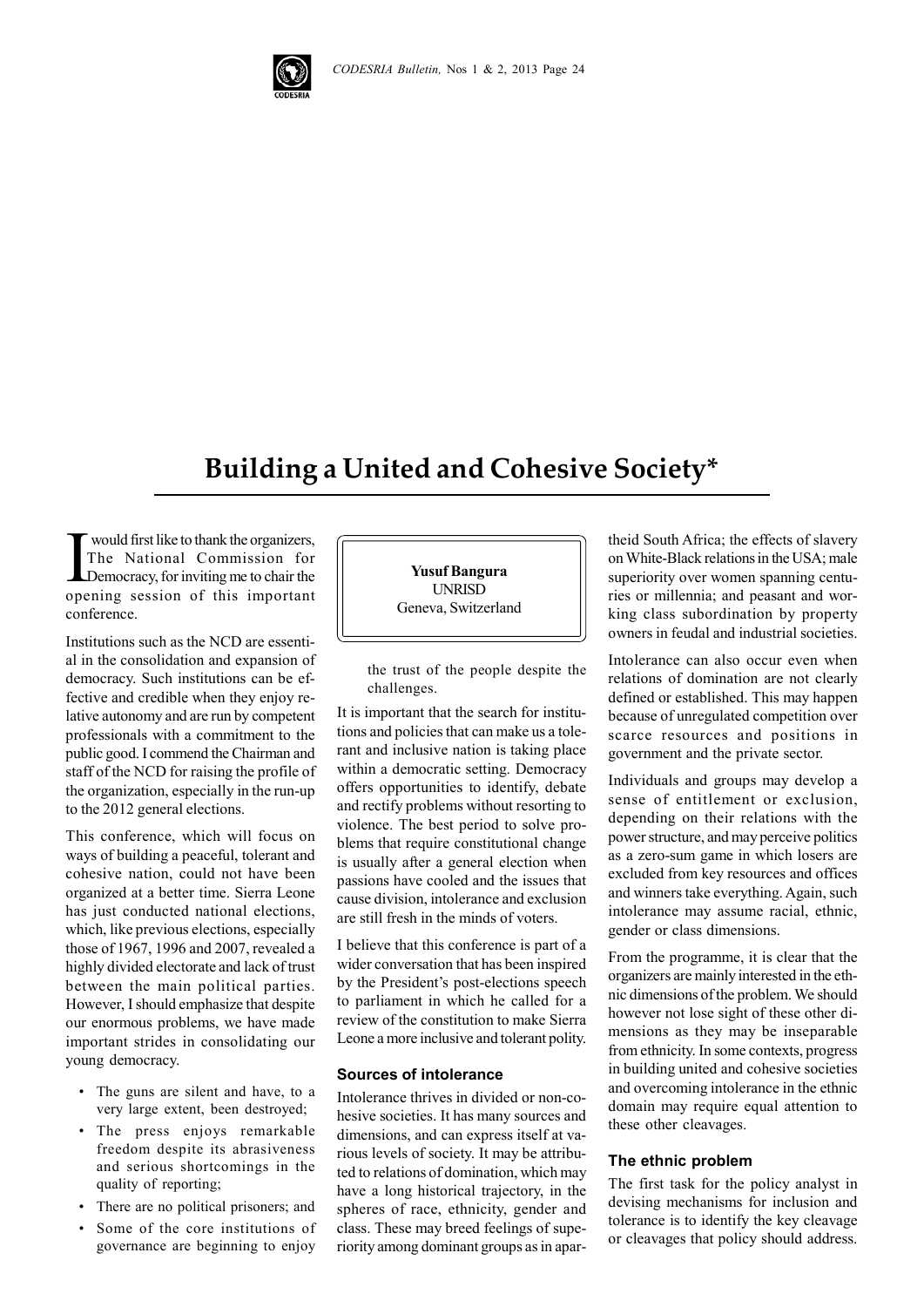If the focus is on the ethnic cleavage, then some understanding of the distribution of ethnic groups and their interconnections is important:

- Is one group overwhelmingly dominant numerically?
- Is the society made up of only two or three ethnic groups?
- Do two or three groups dominate in a multiethnic setting?
- Is the ethnic structure fragmented in such a way that it is difficult for any group to dominate politics or form regional coalitions?

Research suggests that countries with fragmented cleavages are much easier to manage than those that are polarized. Unfortunately, Sierra Leone's ethnic structure tends to be polarized:

- Two dominant groups, which are roughly equal in size, account for about 60 per cent of the population;
- The two groups are also geographically separated, making it possible for smaller groups in regions where each group is dominant to coalesce around the dominant group;
- The two main political parties and voting patterns tend to reflect this ethno-regional bipolarity.

One of the dangers of bipolarity is that voters may be less flexible in relating to parties that are perceived to derive their core support from other regions. This may lead to multiple publics. Groups that lie outside of a ruling party's stronghold may dismiss government initiatives even if the public good is served by such initiatives. Similarly, a ruling party's voters may discredit everything that opposition parties from other regions do. Multiple publics may encourage non-cooperation between parties, and may plunge societies into conflict. However, despite Sierra Leone's bipolar ethnic structure, we do score very well in many other dimensions that measure tolerance:

- There is a high level of inter-ethnic marriage;
- We rank highly on religious tolerance, perhaps unsurpassed by no other country;
- There are no large scale ethnic settlements or ghettoes in the capital city;
- A lingua franca, Krio, helps to depoliticize language, which is an important marker of identity and a source of conflict in other countries;
- Our schools are not ethnically segregated;
- Food, dress and music preferences tend to be uniform across ethnicities; and
- Our professional organizations are highly multi-ethnic.
- It is at the political level that intolerance tends to manifest itself. However, if political intolerance is not well managed, it can easily affect other facets of society and poison relations between people in their everyday lives.

## **Solutions**

How can united, tolerant and cohesive societies be built? There are a variety of policy and institutional mechanisms that address issues of intolerance and exclusion. They focus on two issues: inequality reduction and recognition of cultural differences.

Recognition deals with issues of language rights, religion and cultural traditions. Fortunately, we have a lingua franca, and groups do not fight over language rights as in other countries, such as Sri Lanka, Latvia and Belgium. And the holidays of our two major religions are equally observed.

The major challenge is in inequality reduction, which focuses on incomes; employment; asset ownership, such as land; and access to services; as well as the way cabinets, the civil service and law enforcement agencies, such as the military and police, are constituted.

- How representative are these institutions?
- Do groups feel excluded?
- Are the institutions inclusive enough?
- Institutions and policies
- There are a number of rules that can promote inclusion in public institutions.

These include:

- Electoral rules, such as proportional representation; the alternative vote; the two round system; primaries; threshold rules, such as our 55% rule in determining whether there should a run-off in presidential elections, and requiring winners in presidential elections to score a certain percentage of the votes in all states or districts as in Nigeria and Kenya;
- Affirmative action or positive discrimination can also be used for disadvantaged groups if inequalities

are durable; if the inequalities are not sharp and deep-seated, the principle of proportionality can be used in constituting public bodies;

Constitutional provisions can also be devised to ensure that political parties are substantially multi-ethnic.

We will have the opportunity to address these issues in the substantive sessions of this conference. Having said this, I would like to emphasize that all policies and institutions that seek to promote tolerance and inclusion should pass an accountability and development test. Not all policies that promote inclusion are effective in promoting accountability and development.

Let me give two examples. The first is the argument over power sharing and winnertakes-all systems. Donors have been in the habit of recommending power-sharing systems to countries at war or that have experienced protracted conflict. This often involves distributing cabinet posts to the contending or warring parties, with the belief that a share of power will kill the appetite for war or conflict.

However, while powers-haring has helped to minimize conflict or end wars, it has not been a good instrument for promoting accountability and development.

- Those who are given power may take it as a right and not something that should be exercised on behalf of the people;
- There is often no incentive to perform, since a share of power will be guaranteed to all parties even if they lose elections;
- Voters may find it difficult to punish poor performers; and
- The country may be denied the advantages of an effective opposition that can hold the government to account.

I believe that a winner-takes-all system with constitutional guarantees for the representation of major groups or districts in the cabinet is preferable to powersharing systems in young democracies that are grappling with the problems of development. In Nigeria, which practices a winner-takes-all system, the constitution stipulates that each of the 36 states should have a cabinet minister.

The second example is the choice between the list-system of proportional representation and constituency-based